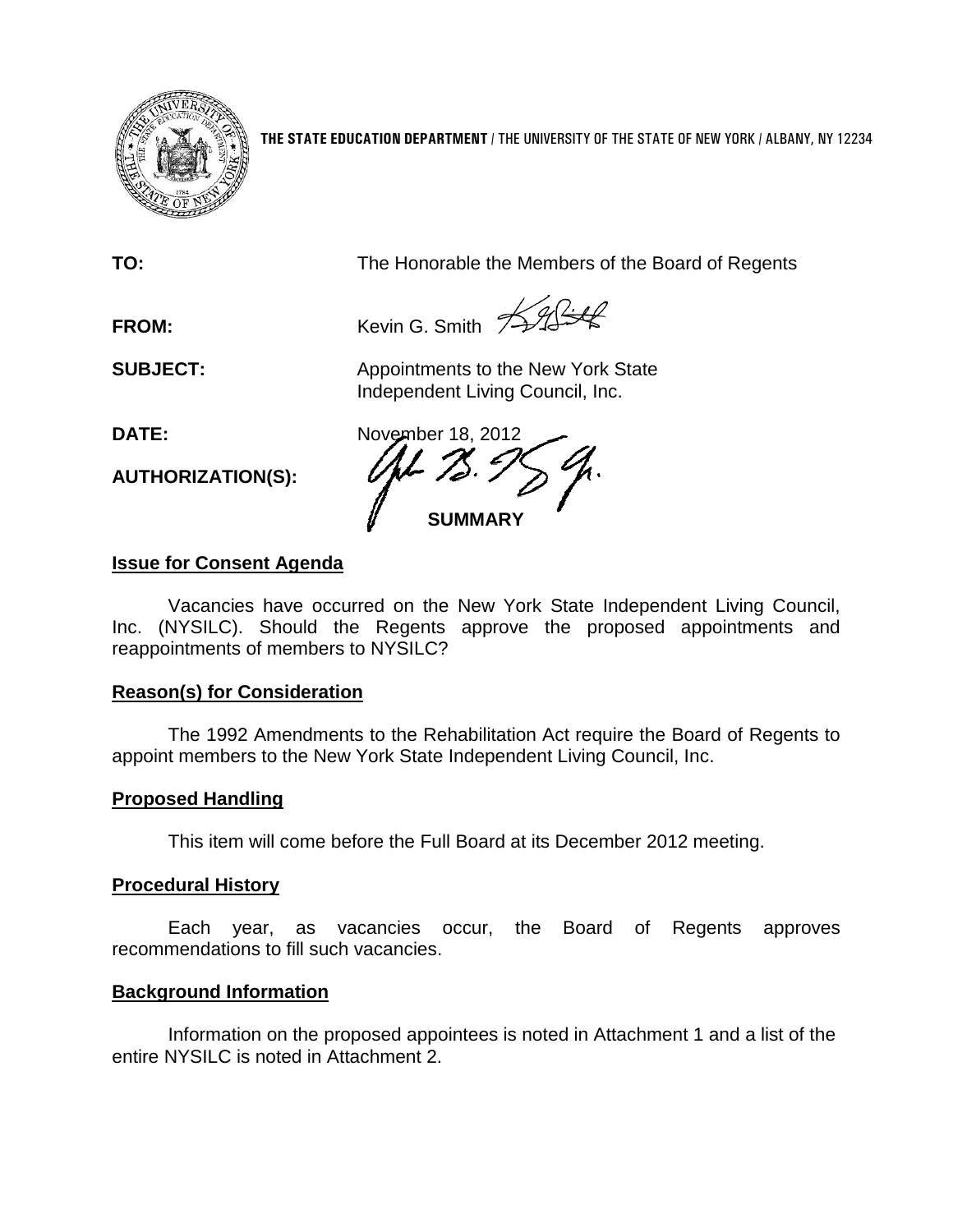### **Recommendation**

**VOTED:** that Nicole David be appointed for a three-year term beginning January 1, 2013 and ending December 31, 2015.

**VOTED:** that Robert Gumson be appointed for a two-year term beginning January 1, 2013 and ending December 31, 2014.

**VOTED:** that Lynn Drucker, Susan Gray, Carla Lewis-Irizarry, and David Whalen be reappointed for a three-year term beginning January 1, 2013 and ending December 31, 2015.

#### **Timetable for Implementation**

Upon approval by the Regents of the recommended candidates, appointments will go into effect January 1, 2013.

**Attachments**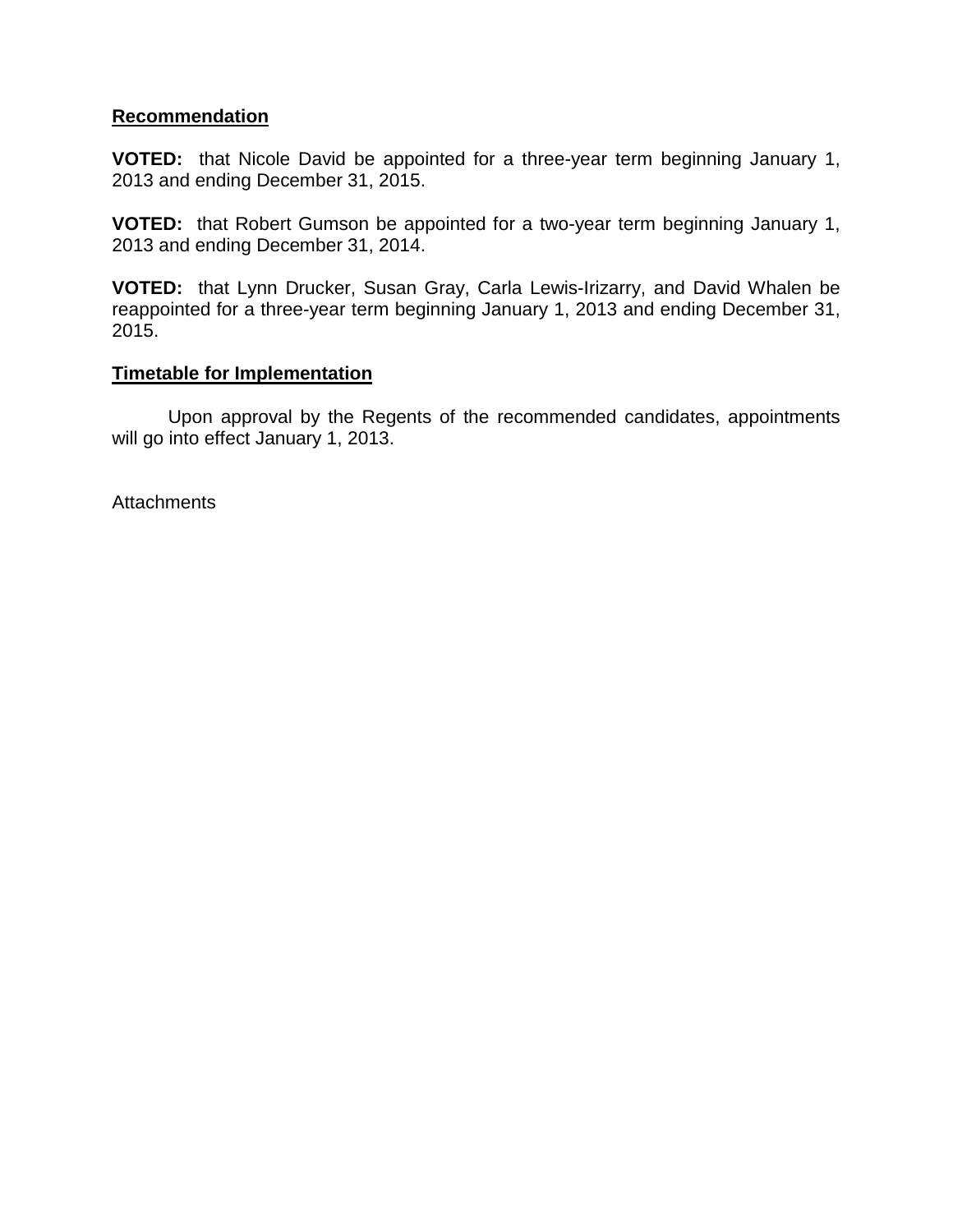## **New York State Independent Living Council, Inc. (New Appointments)**

ACCES is recommending two new appointments and four reappointments resulting from expiring terms of existing members.

**Nicole David** PO Box 362 Rooseveltown, NY 13683 **(518) 358-6176** [Nicole.david@srmt-nsn.gov](mailto:Nicole.david@srmt-nsn.gov)

- Provides culturally appropriate services in a qualitative manner to Native American Indians with disabilities.
- Program Manager, Saint Regis Mohawk Tribe Vocational Rehabilitation.
- Member, Consortia of Administrators for Native American Rehabilitation.
- Member, New York State Rehabilitation Council.
- Completed emergency preparedness work for the St. Regis Mohawk Reservation.

## **Robert M. Gumson**

NYS Education Department ACCES-VR Independent Living Program 99 Washington Avenue, Rm.1605 Albany, NY 12234 (518) 474-2925 [rgumson@mail.nysed.gov](mailto:rgumson@mail.nysed.gov)

- Has been ACCES-VR's Manager of Independent Living Services since January 1992.
- Served as ACCES-VR Ex-Officio representative to NYSILC previously from 1998 through 2009.
- Has developed and implemented numerous statewide independent living projects to improve the quality of life for thousands of New Yorkers with disabilities.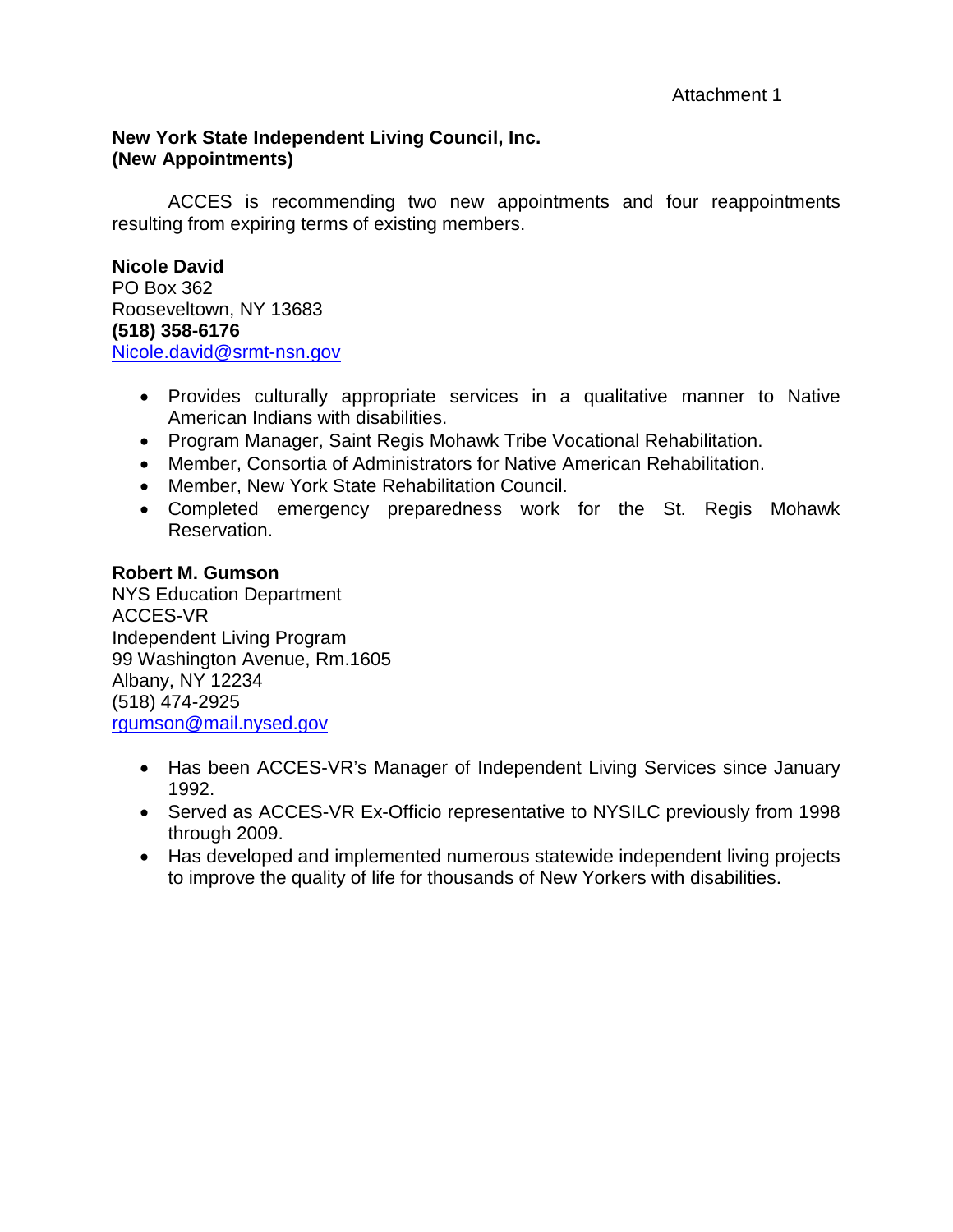## **New York State Independent Living Council, Inc. (Term Expirations)**

## **Center for Independent Living Director**

2014 Denise A. Figueroa (Chair), 1064 New Loudon Road, Cohoes, NY 12047, (518) 785-8295 V, E-mail: [dfigueroa@ilchv.org](mailto:dfigueroa@ilchv.org)

### **Representatives from Centers for Independent Living**

- 2013 Chad Underwood (Treasurer), Access to Independence of Cortland County, 26 N. Main Street, Cortland, NY 13045 (607) 753-7363 V & TTY, (607) 756-4884 Fax, Email: [cwunderwood@aticortland.org](mailto:cwunderwood@aticortland.org)
- 2014 Susan Hoger, Resource Center for Accessible Living, 727 Ulster Avenue, Kingston, NY 12401, (845) 331-0541 V, (845) 331-2076 Fax, E-mail: [shoger@rcal.org](mailto:shoger@rcal.org)
- 2014 Susan Ruff, Advocacy Director, Southern Tier Independence Center, 135 East Frederick Street, Binghamton, NY 13904, (607) 724-2111 V & TTY, (607) 722- 3600 Fax, Email: [advocate@stic-cil.org](mailto:advocate@stic-cil.org)

### **Advocates for Individuals with Disabilities**

- 2014 Kenneth L. Stewart, 34 Points of View, Warwick, NY 10990, (845) 986-2955 V, E-mail: [cclvi@yahoo.com](mailto:cclvi@yahoo.com)
- 2013 Brett Eisenberg, Executive Director, Bronx Independent Living Services, Inc., 4419 Third Avenue, Bronx, NY 10457, (718) 515-2800 ext. 116 V, Email: [brett@bils.org](mailto:brett@bils.org)
- 2014 Helen Fang, PO Box 980, New York, NY 10013, (917) 957-1871 V, Email: [hfang88@gmail.com](mailto:hfang88@gmail.com)
- 2014 Maura Kelley, Western New York Independent Living, 3108 Main Street, Buffalo, NY 14214, (716) 836-0822 ext. 162 V, Email: [mkelley@wnyil.org](mailto:mkelley@wnyil.org)
- 2013 Shelley Klein, Ph.D., 227 Norman Road, New Rochelle, NY 10804, (914) 632- 4916 V, Email: [accwest@aol.com](mailto:accwest@aol.com)
- 2015 Carla Lewis-Irizarry, 147 Fifth Avenue, Apt. 4A, Brooklyn, NY 11217, (917) 346 7611 V, Email: [carlalewis34@gmail.com](mailto:carlalewis34@gmail.com)

## **Representatives of Service Organizations for Individuals with Disabilities**

2013 Kari Cooke, 739 West 186th Street, 4E, New York, NY 10033-8527, Phone: (212) 781-8309, E-mail: emprentiss@juno.com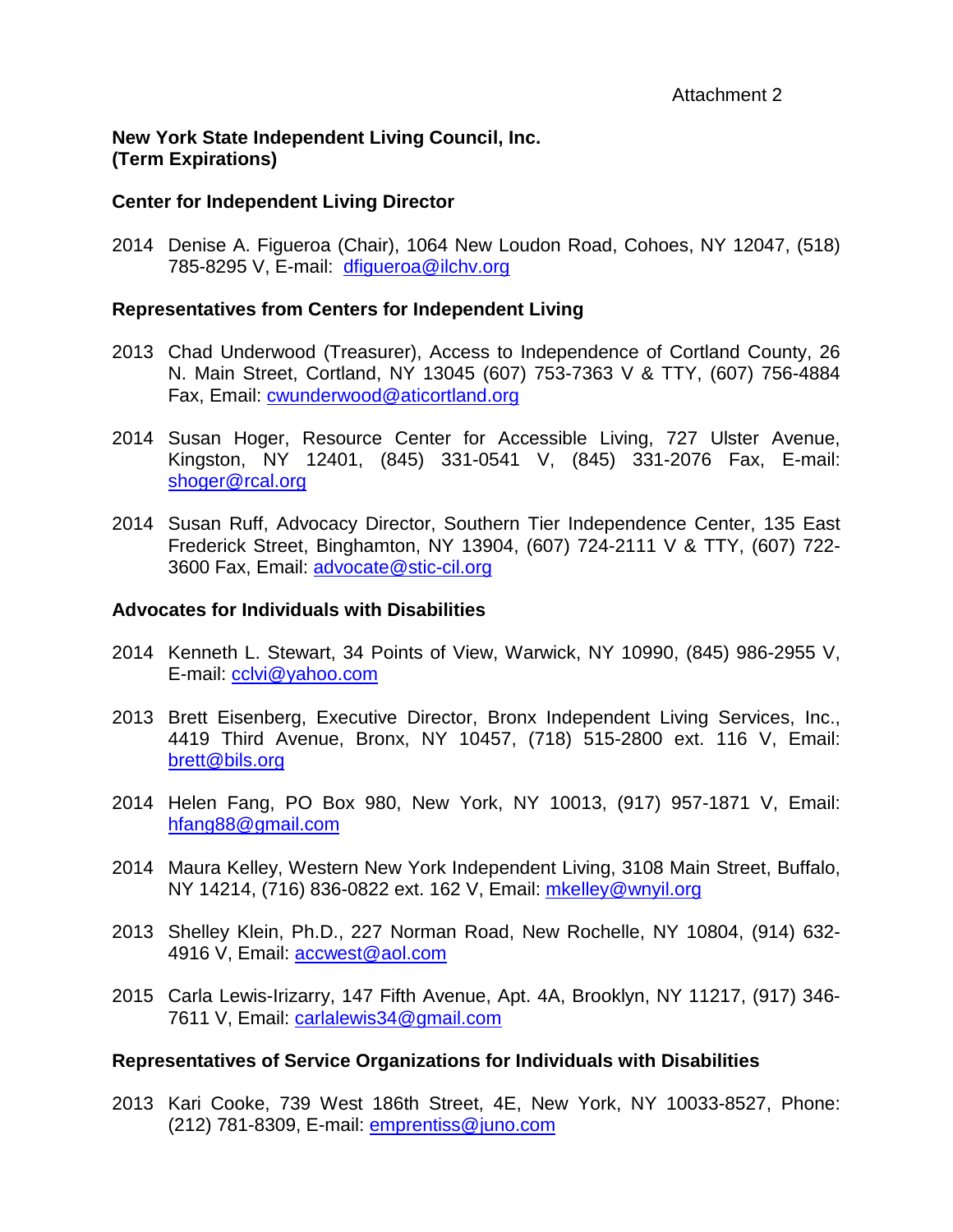- 2014 Wendy Strobel (Member-at-Large), MS, CRC, ATP, Faculty, DBTAC Northeast ADA Center, 203 ILR Extension Bldg., Ithaca, NY 14853, Phone: (716) 713- 6038, E-mail: [ws283@cornell.edu](mailto:ws283@cornell.edu)
- 2015 Susan (Storms) Gray (Vice Chair), 2765 Green Street, Weedsport, NY 13166, (315) 834-6241 V, Email: [sstorms1@bci.net](mailto:sstorms1@bci.net)
- 2014 Luis Gutierrez, 670 Water Street, Apt. 5A, New York, NY 10002, (347) 614-8221 V, Email: [lui3185@aol.com](mailto:lui3185@aol.com)

#### **Parent/Guardian of an Individual with a Disability**

- 2015 Lynn Drucker, Director of Development, Winthrop University Hospital, 1406 Van Nostrand Place Merrick, NY 11566, (516) 426-0358 V, Email: [lynndrucker@verizon.net](mailto:lynndrucker@verizon.net)
- 2015 David Whalen, Disability Awareness Trainer/Consultant, 74 Fleetwood, Williamsville, NY 14221, (716) 565-9338 V, E-mail: [davidvwhalen@yahoo.com](mailto:davidvwhalen@yahoo.com)

#### **Native American Section 121 Project Representative**

2015 Nicole David, PO Box 362, Rooseveltown, NY 13683, (518) 358-6176 V, E-mail: [Nicole.david@srmt-nsn.gov](mailto:Nicole.david@srmt-nsn.gov)

#### **Youth Representative**

2013 Marc Rosen, 241 Walnut Road, Glen Cove, NY 11542, (516) 458-2161 V, E-mail: [marc.rosen88@gmail.com](mailto:marc.rosen88@gmail.com)

#### **Other appropriate individuals**

- 2014 Ralph Giordano, 51 Creekside Circle, Castleton-on-Hudson, NY 12033-3206, Phone: (518) 477-7235, E-mail: [rgiordan@webtv.net](mailto:rgiordan@webtv.net)
- 2014 Melanie Shaw, Executive Director, New York Association for Independent Living, One Commerce Plaza, 99 Washington Avenue, Suite 806A, Albany, NY 12210, Phone: (518) 465-4650, E-mail: [mshaw@ilny.org](mailto:mshaw@ilny.org)
- 2014 Clinton Brown III, 22 California Street, Hicksville, NY 11801, (516) 343-3600, Email: [cbrown92@optonline.net](mailto:cbrown92@optonline.net)

VACANT

#### **Business**

VACANT